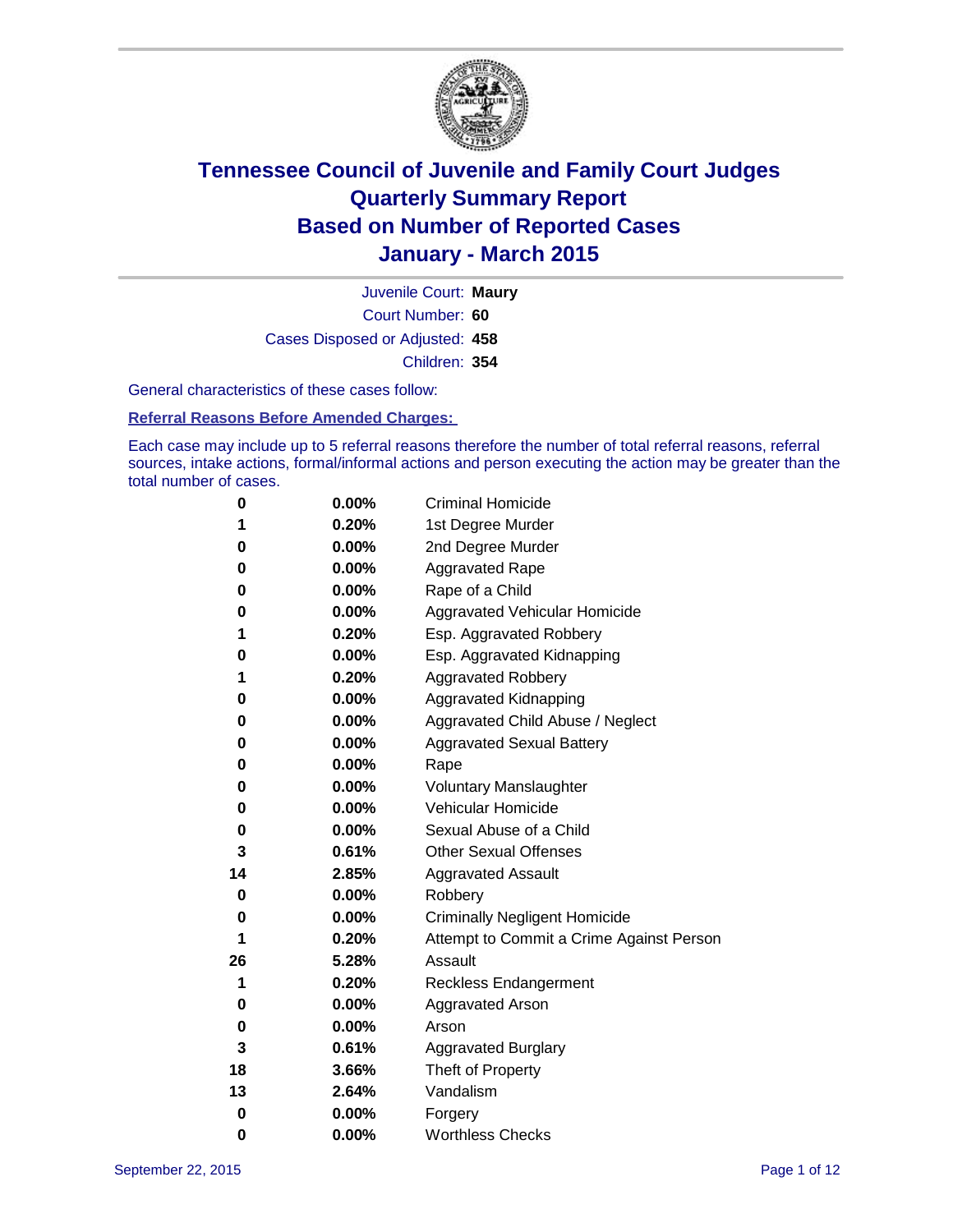

Court Number: **60** Juvenile Court: **Maury** Cases Disposed or Adjusted: **458** Children: **354**

#### **Referral Reasons Before Amended Charges:**

Each case may include up to 5 referral reasons therefore the number of total referral reasons, referral sources, intake actions, formal/informal actions and person executing the action may be greater than the total number of cases.

| 0           | 0.00% | Illegal Possession / Fraudulent Use of Credit / Debit Cards |
|-------------|-------|-------------------------------------------------------------|
| 3           | 0.61% | <b>Burglary</b>                                             |
| 0           | 0.00% | Unauthorized Use of a Vehicle                               |
| 1           | 0.20% | <b>Cruelty to Animals</b>                                   |
| 2           | 0.41% | Sale of Controlled Substances                               |
| 4           | 0.81% | <b>Other Drug Offenses</b>                                  |
| 20          | 4.07% | Possession of Controlled Substances                         |
| 0           | 0.00% | <b>Criminal Attempt</b>                                     |
| 4           | 0.81% | Carrying Weapons on School Property                         |
| 2           | 0.41% | Unlawful Carrying / Possession of a Weapon                  |
| $\mathbf 2$ | 0.41% | <b>Evading Arrest</b>                                       |
| 5           | 1.02% | Escape                                                      |
| 1           | 0.20% | Driving Under Influence (DUI)                               |
| 9           | 1.83% | Possession / Consumption of Alcohol                         |
| 0           | 0.00% | Resisting Stop, Frisk, Halt, Arrest or Search               |
| 0           | 0.00% | <b>Aggravated Criminal Trespass</b>                         |
| 1           | 0.20% | Harassment                                                  |
| 0           | 0.00% | Failure to Appear                                           |
| 0           | 0.00% | Filing a False Police Report                                |
| 0           | 0.00% | Criminal Impersonation                                      |
| 26          | 5.28% | <b>Disorderly Conduct</b>                                   |
| 1           | 0.20% | <b>Criminal Trespass</b>                                    |
| 1           | 0.20% | <b>Public Intoxication</b>                                  |
| 0           | 0.00% | Gambling                                                    |
| 39          | 7.93% | <b>Traffic</b>                                              |
| 0           | 0.00% | <b>Local Ordinances</b>                                     |
| 0           | 0.00% | Violation of Wildlife Regulations                           |
| 5           | 1.02% | Contempt of Court                                           |
| 3           | 0.61% | Violation of Probation                                      |
| $\bf{0}$    | 0.00% | Violation of Aftercare                                      |
| 14          | 2.85% | <b>Unruly Behavior</b>                                      |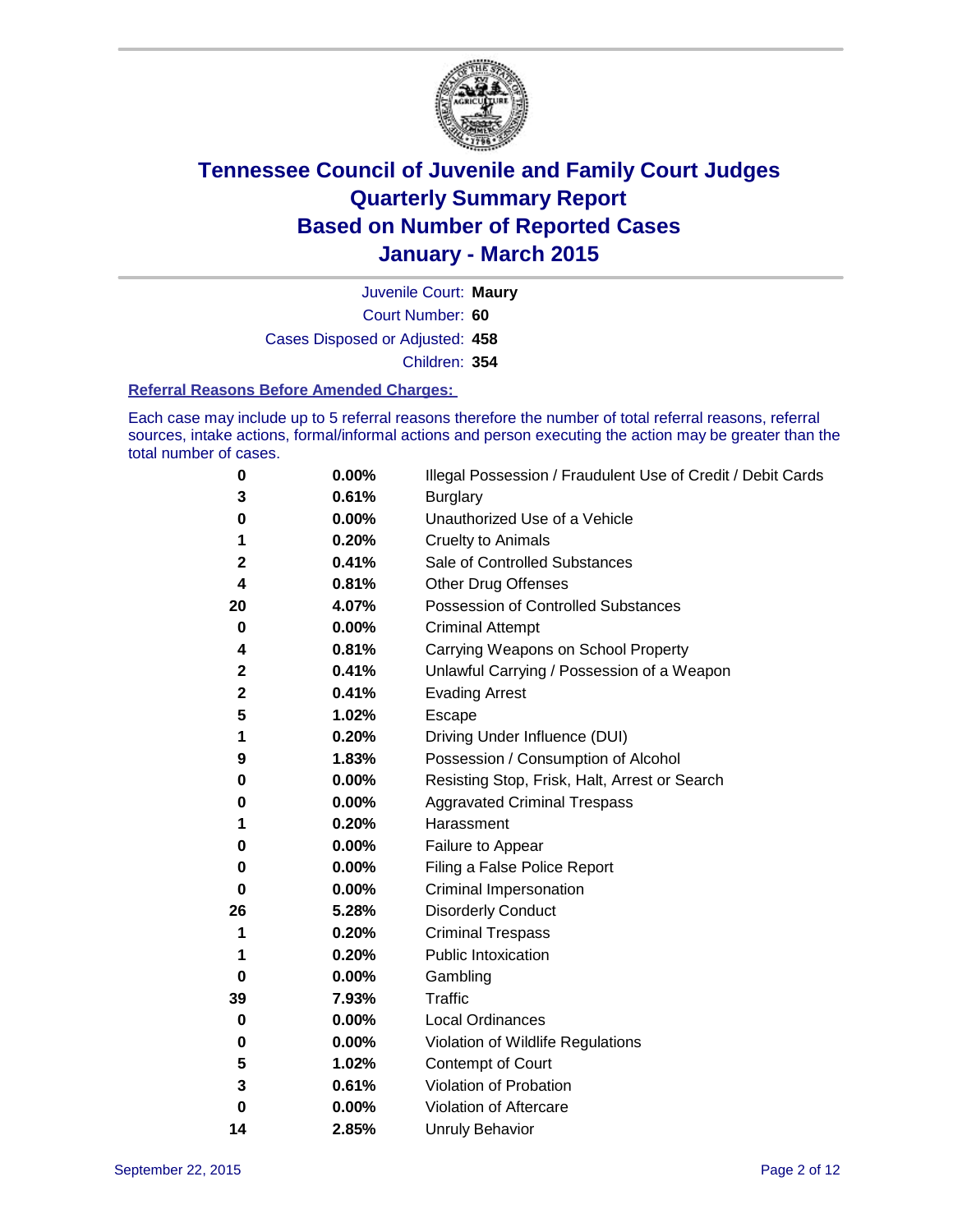

Court Number: **60** Juvenile Court: **Maury** Cases Disposed or Adjusted: **458** Children: **354**

#### **Referral Reasons Before Amended Charges:**

Each case may include up to 5 referral reasons therefore the number of total referral reasons, referral sources, intake actions, formal/informal actions and person executing the action may be greater than the total number of cases.

| 47  | 9.55%   | Truancy                                |
|-----|---------|----------------------------------------|
| 11  | 2.24%   | In-State Runaway                       |
| 0   | 0.00%   | Out-of-State Runaway                   |
| 3   | 0.61%   | Possession of Tobacco Products         |
| 0   | 0.00%   | Violation of a Valid Court Order       |
| 11  | 2.24%   | Violation of Curfew                    |
| 0   | 0.00%   | Sexually Abused Child                  |
| 0   | 0.00%   | <b>Physically Abused Child</b>         |
| 112 | 22.76%  | Dependency / Neglect                   |
| 0   | 0.00%   | <b>Termination of Parental Rights</b>  |
| 0   | 0.00%   | <b>Violation of Pretrial Diversion</b> |
| 0   | 0.00%   | Violation of Informal Adjustment       |
| 0   | 0.00%   | <b>Judicial Review</b>                 |
| 0   | 0.00%   | <b>Administrative Review</b>           |
| 0   | 0.00%   | <b>Foster Care Review</b>              |
| 30  | 6.10%   | Custody                                |
| 21  | 4.27%   | Visitation                             |
| 14  | 2.85%   | Paternity / Legitimation               |
| 5   | 1.02%   | <b>Child Support</b>                   |
| 0   | 0.00%   | <b>Request for Medical Treatment</b>   |
| 0   | 0.00%   | <b>Consent to Marry</b>                |
| 13  | 2.64%   | Other                                  |
| 492 | 100.00% | <b>Total Referrals</b>                 |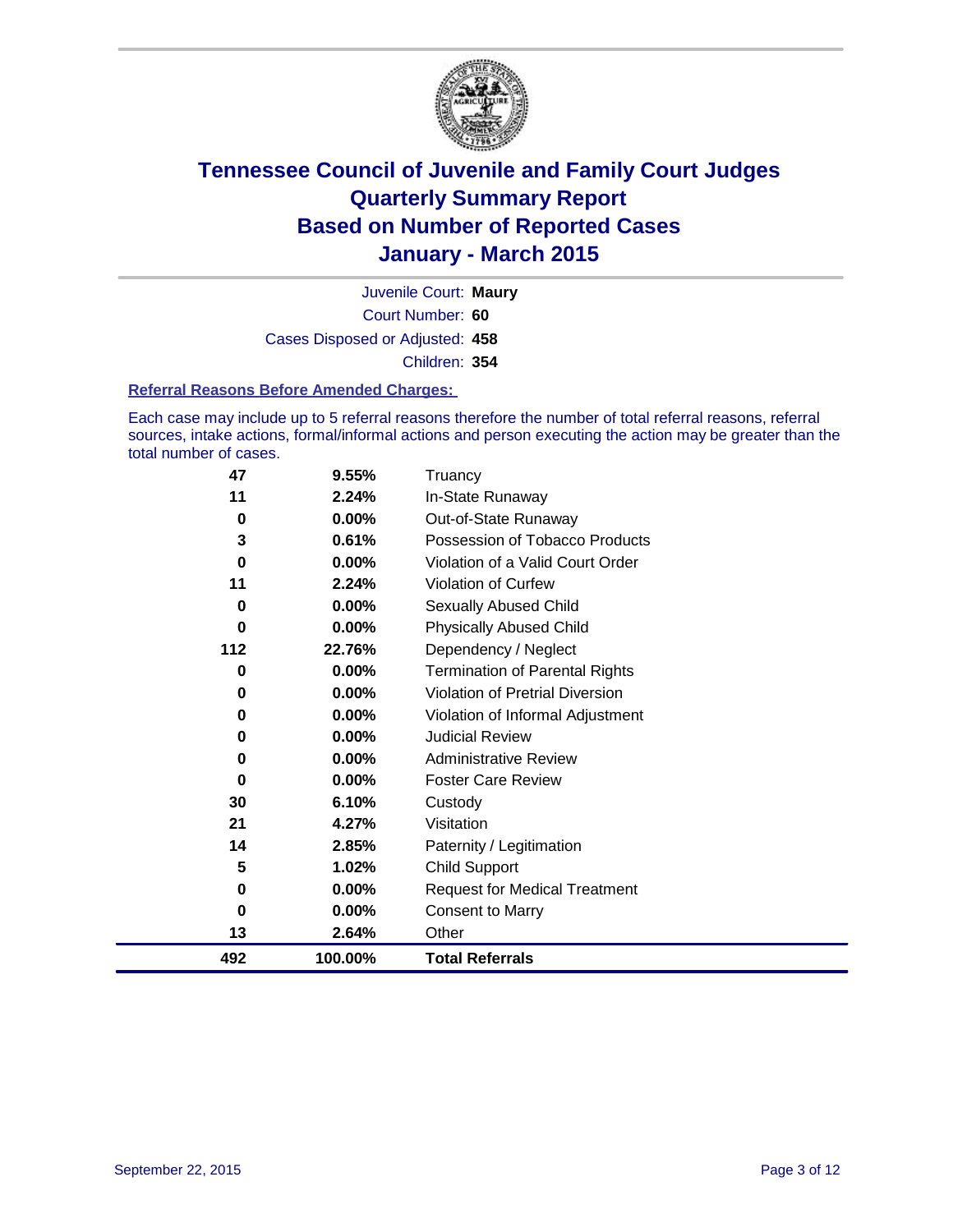

|                            |                                 | Juvenile Court: Maury             |
|----------------------------|---------------------------------|-----------------------------------|
|                            |                                 | Court Number: 60                  |
|                            | Cases Disposed or Adjusted: 458 |                                   |
|                            |                                 | Children: 354                     |
| <b>Referral Sources: 1</b> |                                 |                                   |
|                            |                                 |                                   |
| 201                        | 40.85%                          | Law Enforcement                   |
| 102                        | 20.73%                          | Parents                           |
| 32                         | 6.50%                           | <b>Relatives</b>                  |
| 1                          | 0.20%                           | Self                              |
| 44                         | 8.94%                           | School                            |
| 0                          | $0.00\%$                        | <b>CSA</b>                        |
| 56                         | 11.38%                          | <b>DCS</b>                        |
| 0                          | $0.00\%$                        | <b>Other State Department</b>     |
| 1                          | 0.20%                           | <b>District Attorney's Office</b> |
| 15                         | 3.05%                           | <b>Court Staff</b>                |
| 0                          | $0.00\%$                        | Social Agency                     |
| 1                          | 0.20%                           | <b>Other Court</b>                |
| 10                         | 2.03%                           | Victim                            |
| $\mathbf{2}$               | 0.41%                           | Child & Parent                    |
| 0                          | 0.00%                           | Hospital                          |
| 0                          | 0.00%                           | Unknown                           |

**5.49%** Other

**100.00% Total Referral Sources**

### **Age of Child at Referral: 2**

| 354 | 100.00%  | <b>Total Child Count</b> |
|-----|----------|--------------------------|
| 0   | 0.00%    | Unknown                  |
| 0   | $0.00\%$ | Ages 19 and Over         |
| 67  | 18.93%   | Ages 17 through 18       |
| 91  | 25.71%   | Ages 15 through 16       |
| 50  | 14.12%   | Ages 13 through 14       |
| 17  | 4.80%    | Ages 11 through 12       |
| 129 | 36.44%   | Ages 10 and Under        |

<sup>1</sup> If different than number of Referral Reasons (492), verify accuracy of your court's data.

One child could be counted in multiple categories, verify accuracy of your court's data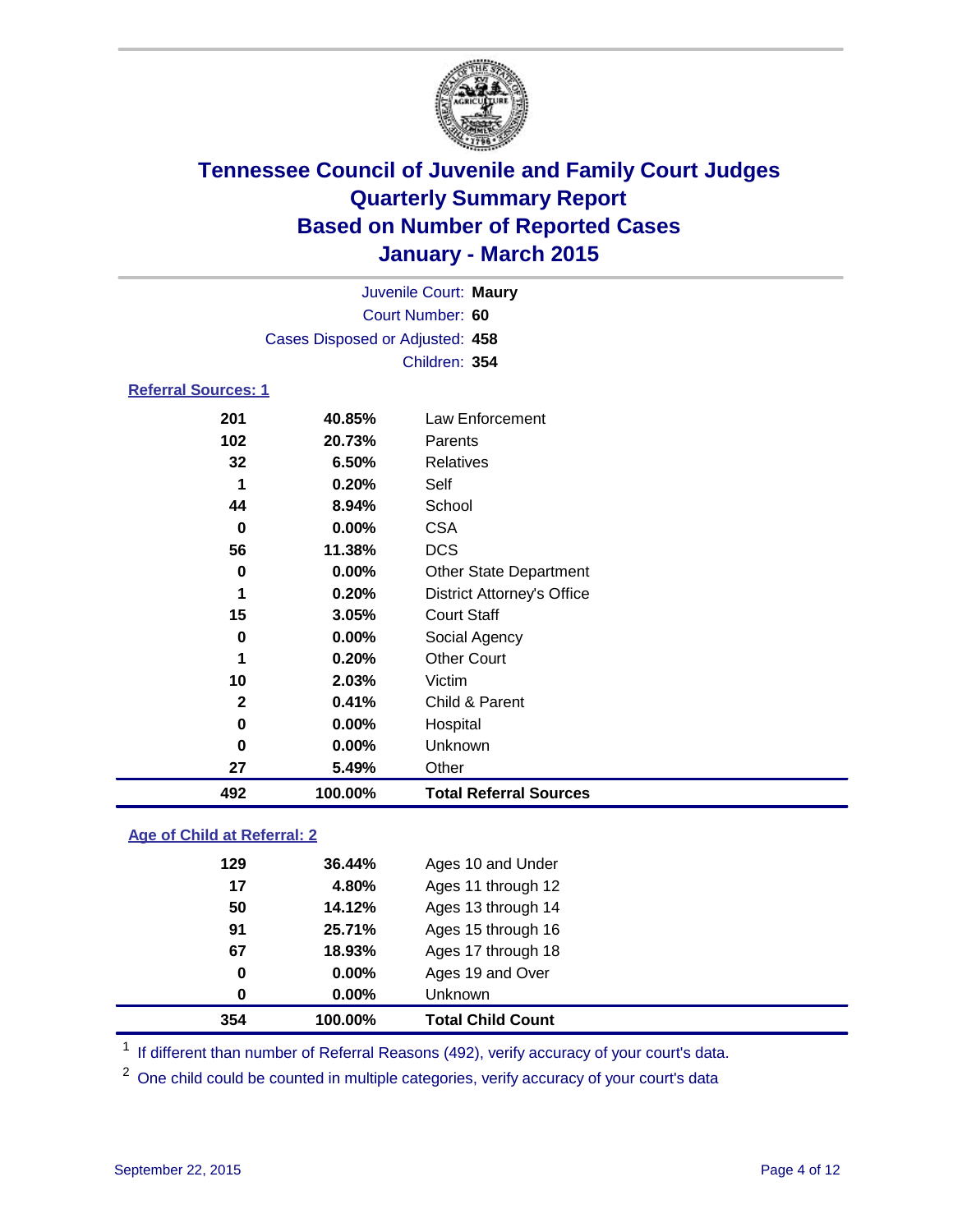

|                                         | Juvenile Court: Maury           |                          |  |  |  |  |
|-----------------------------------------|---------------------------------|--------------------------|--|--|--|--|
|                                         | Court Number: 60                |                          |  |  |  |  |
|                                         | Cases Disposed or Adjusted: 458 |                          |  |  |  |  |
|                                         |                                 | Children: 354            |  |  |  |  |
| Sex of Child: 1                         |                                 |                          |  |  |  |  |
| 205                                     | 57.91%                          | Male                     |  |  |  |  |
| 138                                     | 38.98%                          | Female                   |  |  |  |  |
| 11                                      | 3.11%                           | Unknown                  |  |  |  |  |
| 354                                     | 100.00%                         | <b>Total Child Count</b> |  |  |  |  |
| Race of Child: 1                        |                                 |                          |  |  |  |  |
| 236                                     | 66.67%                          | White                    |  |  |  |  |
| 61                                      | 17.23%                          | African American         |  |  |  |  |
| $\bf{0}$                                | 0.00%                           | Native American          |  |  |  |  |
| $\bf{0}$                                | 0.00%                           | Asian                    |  |  |  |  |
| 22                                      | 6.21%                           | Mixed                    |  |  |  |  |
| 35                                      | 9.89%                           | Unknown                  |  |  |  |  |
| 354                                     | 100.00%                         | <b>Total Child Count</b> |  |  |  |  |
| <b>Hispanic Origin: 1</b>               |                                 |                          |  |  |  |  |
| 30                                      | 8.47%                           | Yes                      |  |  |  |  |
| 267                                     | 75.42%                          | <b>No</b>                |  |  |  |  |
| 57                                      | 16.10%                          | Unknown                  |  |  |  |  |
| 354                                     | 100.00%                         | <b>Total Child Count</b> |  |  |  |  |
| <b>School Enrollment of Children: 1</b> |                                 |                          |  |  |  |  |
| 217                                     | 61.30%                          | Yes                      |  |  |  |  |
| 38                                      | 10.73%                          | No                       |  |  |  |  |
| 99                                      | 27.97%                          | Unknown                  |  |  |  |  |
| 354                                     | 100.00%                         | <b>Total Child Count</b> |  |  |  |  |

One child could be counted in multiple categories, verify accuracy of your court's data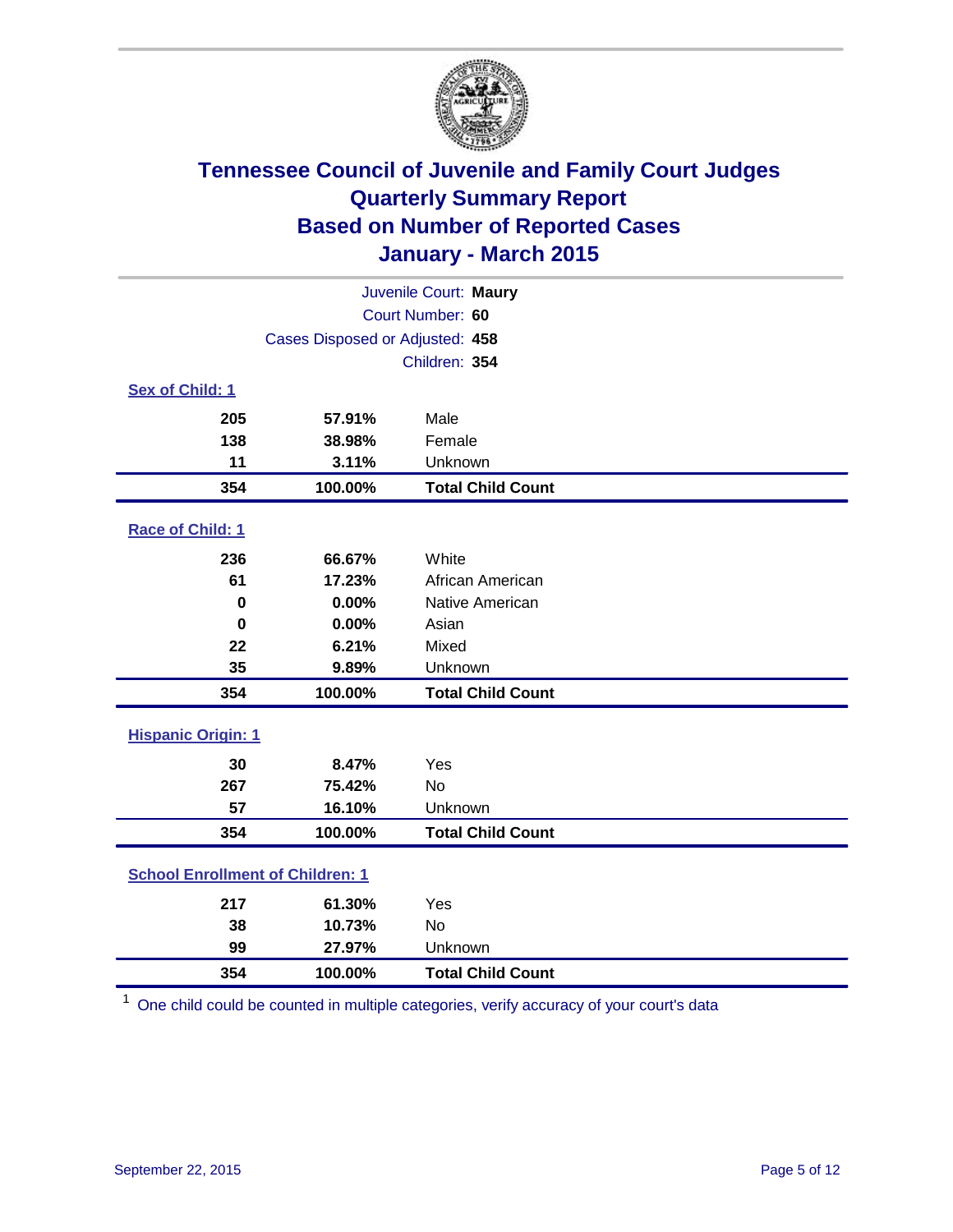

Court Number: **60** Juvenile Court: **Maury** Cases Disposed or Adjusted: **458** Children: **354**

### **Living Arrangement of Child at Time of Referral: 1**

| 354 | 100.00%  | <b>Total Child Count</b>     |
|-----|----------|------------------------------|
| 2   | 0.56%    | Other                        |
| 101 | 28.53%   | <b>Unknown</b>               |
| 1   | 0.28%    | Independent                  |
| 3   | $0.85\%$ | In an Institution            |
| 0   | $0.00\%$ | In a Residential Center      |
| 6   | 1.69%    | In a Group Home              |
| 4   | 1.13%    | With Foster Family           |
| 3   | 0.85%    | <b>With Adoptive Parents</b> |
| 32  | 9.04%    | <b>With Relatives</b>        |
| 33  | 9.32%    | With Father                  |
| 101 | 28.53%   | <b>With Mother</b>           |
| 13  | 3.67%    | With Mother and Stepfather   |
| 4   | 1.13%    | With Father and Stepmother   |
| 51  | 14.41%   | With Both Biological Parents |
|     |          |                              |

#### **Type of Detention: 2**

| 0<br>10<br>0<br>0<br>0<br>0 | $0.00\%$<br>2.18%<br>$0.00\%$<br>0.00%<br>$0.00\%$<br>$0.00\%$ | Non-Secure Placement<br>Juvenile Detention Facility<br>Jail - Complete Separation<br>Jail - Partial Separation<br>Jail - No Separation<br><b>Psychiatric Hospital</b> |  |
|-----------------------------|----------------------------------------------------------------|-----------------------------------------------------------------------------------------------------------------------------------------------------------------------|--|
| 0                           | $0.00\%$                                                       | <b>Unknown</b>                                                                                                                                                        |  |
| 448                         | 97.82%                                                         | Does Not Apply                                                                                                                                                        |  |
| 0                           | $0.00\%$                                                       | Other                                                                                                                                                                 |  |
| 458                         | 100.00%                                                        | <b>Total Detention Count</b>                                                                                                                                          |  |

<sup>1</sup> One child could be counted in multiple categories, verify accuracy of your court's data

If different than number of Cases (458) verify accuracy of your court's data.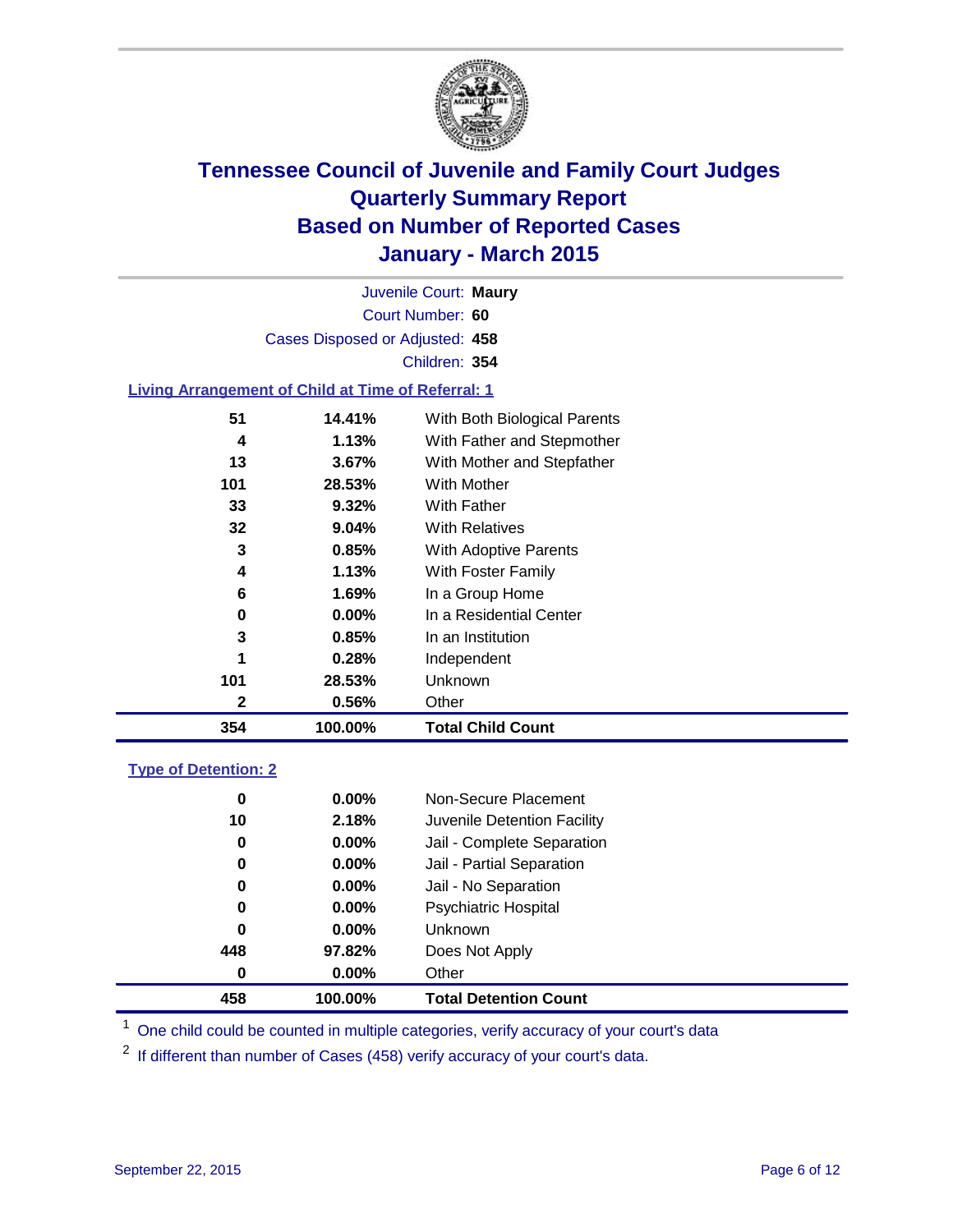

| Juvenile Court: Maury                              |                                 |                                      |  |  |  |  |  |
|----------------------------------------------------|---------------------------------|--------------------------------------|--|--|--|--|--|
| Court Number: 60                                   |                                 |                                      |  |  |  |  |  |
|                                                    | Cases Disposed or Adjusted: 458 |                                      |  |  |  |  |  |
|                                                    |                                 | Children: 354                        |  |  |  |  |  |
| <b>Placement After Secure Detention Hearing: 1</b> |                                 |                                      |  |  |  |  |  |
| 4                                                  | 0.87%                           | Returned to Prior Living Arrangement |  |  |  |  |  |
| 3                                                  | 0.66%                           | Juvenile Detention Facility          |  |  |  |  |  |
| 0                                                  | $0.00\%$                        | Jail                                 |  |  |  |  |  |
| 0                                                  | $0.00\%$                        | Shelter / Group Home                 |  |  |  |  |  |
| 0                                                  | $0.00\%$                        | <b>Foster Family Home</b>            |  |  |  |  |  |
| 0                                                  | $0.00\%$                        | <b>Psychiatric Hospital</b>          |  |  |  |  |  |
| 0                                                  | $0.00\%$                        | Unknown                              |  |  |  |  |  |
| 451                                                | 98.47%                          | Does Not Apply                       |  |  |  |  |  |
| 0                                                  | 0.00%                           | Other                                |  |  |  |  |  |
| 458                                                | 100.00%                         | <b>Total Placement Count</b>         |  |  |  |  |  |
| <b>Intake Actions: 2</b>                           |                                 |                                      |  |  |  |  |  |
| 460                                                | 93.50%                          | <b>Petition Filed</b>                |  |  |  |  |  |
| 16                                                 | 3.25%                           | <b>Motion Filed</b>                  |  |  |  |  |  |
| 13                                                 | 2.64%                           | <b>Citation Processed</b>            |  |  |  |  |  |
| 0                                                  | $0.00\%$                        | Notification of Paternity Processed  |  |  |  |  |  |
| 0                                                  | $0.00\%$                        | Scheduling of Judicial Review        |  |  |  |  |  |
| 0                                                  | 0.00%                           | Scheduling of Administrative Review  |  |  |  |  |  |

<sup>1</sup> If different than number of Cases (458) verify accuracy of your court's data.

**0.00%** Does Not Apply

**100.00% Total Intake Count**

**0.00%** Unknown

**0.61%** Other

<sup>2</sup> If different than number of Referral Reasons (492), verify accuracy of your court's data.

**0.00%** Scheduling of Foster Care Review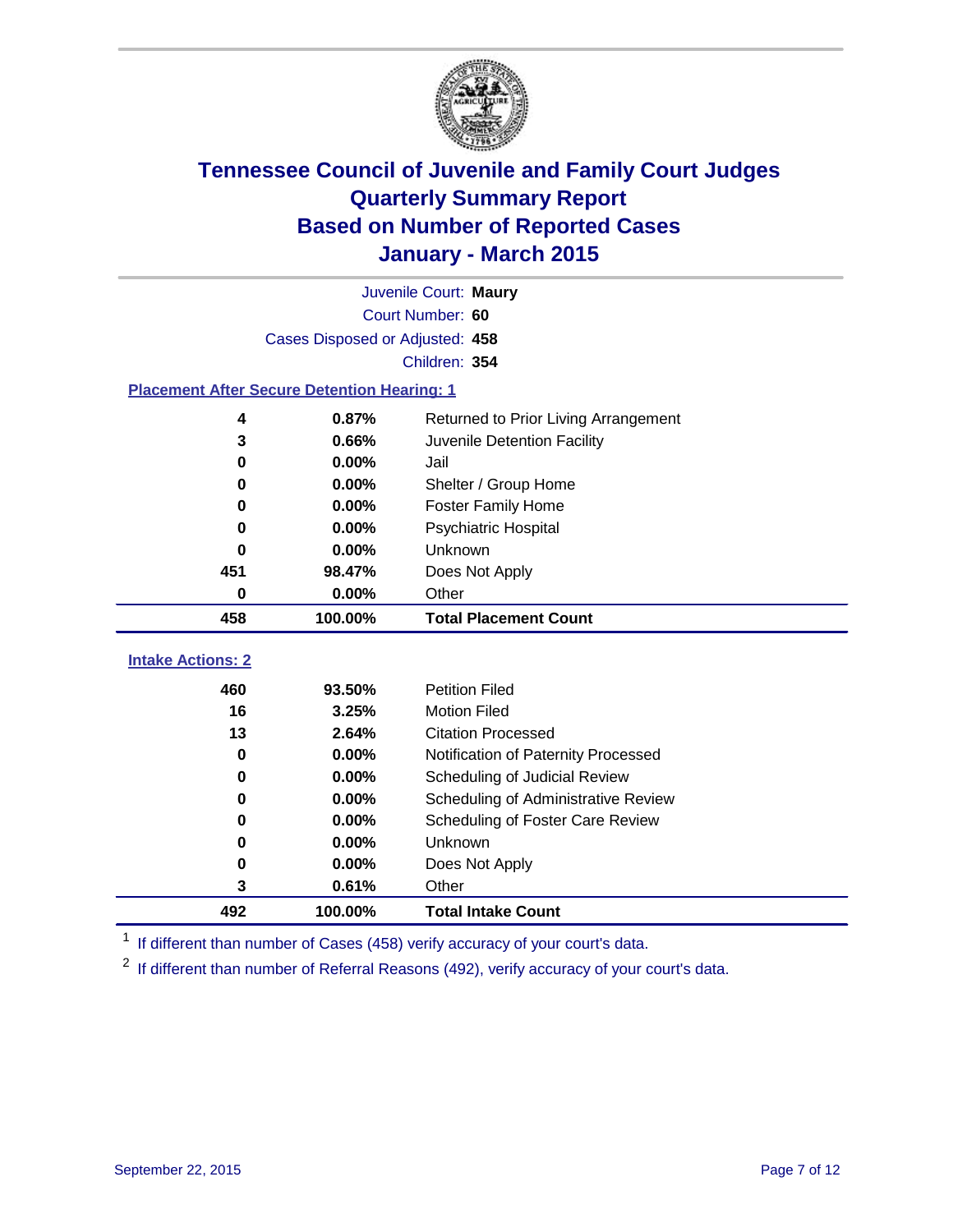

Court Number: **60** Juvenile Court: **Maury** Cases Disposed or Adjusted: **458** Children: **354**

### **Last Grade Completed by Child: 1**

| $\pmb{0}$               | 0.00%   | Too Young for School         |
|-------------------------|---------|------------------------------|
| $\bf{0}$                | 0.00%   | Preschool                    |
| 1                       | 0.28%   | Kindergarten                 |
| 1                       | 0.28%   | 1st Grade                    |
| 0                       | 0.00%   | 1st Grade                    |
| 4                       | 1.13%   | 2nd Grade                    |
| 0                       | 0.00%   | 2nd Grade                    |
| 6                       | 1.69%   | 3rd Grade                    |
| 0                       | 0.00%   | 3rd Grade                    |
| $\overline{\mathbf{2}}$ | 0.56%   | 4th Grade                    |
| 0                       | 0.00%   | 4th Grade                    |
| 9                       | 2.54%   | 5th Grade                    |
| 0                       | 0.00%   | 5th Grade                    |
| 12                      | 3.39%   | 6th Grade                    |
| $\bf{0}$                | 0.00%   | 6th Grade                    |
| 27                      | 7.63%   | 7th Grade                    |
| $\pmb{0}$               | 0.00%   | 7th Grade                    |
| 40                      | 11.30%  | 8th Grade                    |
| 0                       | 0.00%   | 8th Grade                    |
| 43                      | 12.15%  | 9th Grade                    |
| $\bf{0}$                | 0.00%   | 9th Grade                    |
| 37                      | 10.45%  | 10th Grade                   |
| 32                      | 9.04%   | 11th Grade                   |
| $\pmb{0}$               | 0.00%   | 12th Grade                   |
| 0                       | 0.00%   | Non-Graded Special Ed        |
| 0                       | 0.00%   | <b>GED</b>                   |
| 1                       | 0.28%   | Graduated                    |
| 39                      | 11.02%  | <b>Never Attended School</b> |
| 100                     | 28.25%  | Unknown                      |
| 0                       | 0.00%   | Other                        |
| 354                     | 100.00% | <b>Total Child Count</b>     |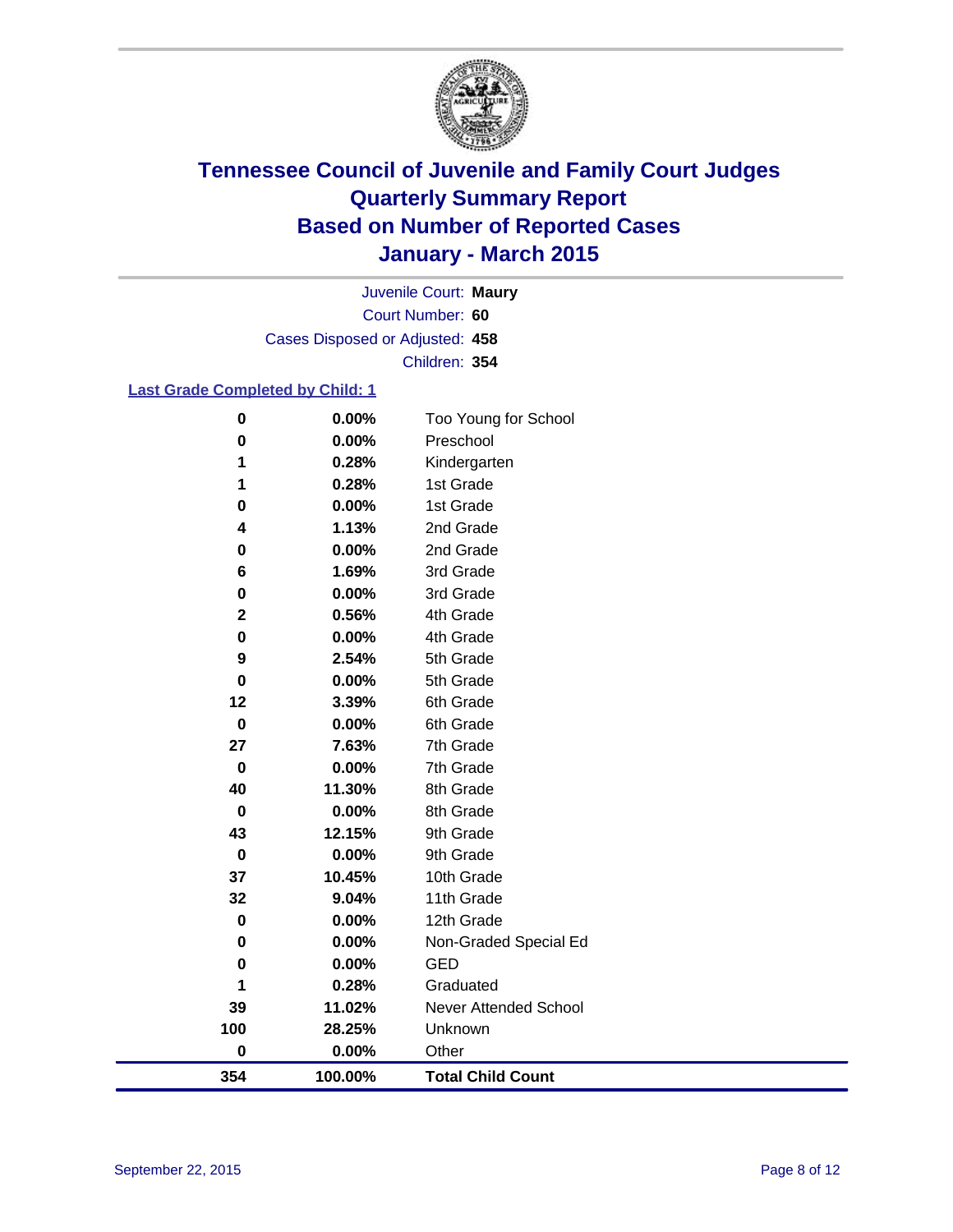

| Juvenile Court: Maury                                                                   |                          |
|-----------------------------------------------------------------------------------------|--------------------------|
| Court Number: 60                                                                        |                          |
| Cases Disposed or Adjusted: 458                                                         |                          |
|                                                                                         | Children: 354            |
| <b>Enrolled in Special Education: 1</b>                                                 |                          |
| 8.19%<br>29<br>Yes                                                                      |                          |
| 216<br>61.02%<br>No                                                                     |                          |
| 109<br>30.79%                                                                           | Unknown                  |
| 354<br>100.00%                                                                          | <b>Total Child Count</b> |
| One child could be counted in multiple categories, verify accuracy of your court's data |                          |

| <b>Action Executed By: 1</b> |                 |                     |  |
|------------------------------|-----------------|---------------------|--|
| 480<br>2                     | 97.56%<br>0.41% | Judge<br>Magistrate |  |

| 492 | 100.00%         | <b>Total Action Count</b> |  |
|-----|-----------------|---------------------------|--|
| 0   | $0.00\%$        | Unknown                   |  |
| 10  | 2.03%           | Other                     |  |
| 0   | $0.00\%$        | YSO                       |  |
| ◢   | <b>U.HI</b> / 0 | <b>IVIAYISU</b> die       |  |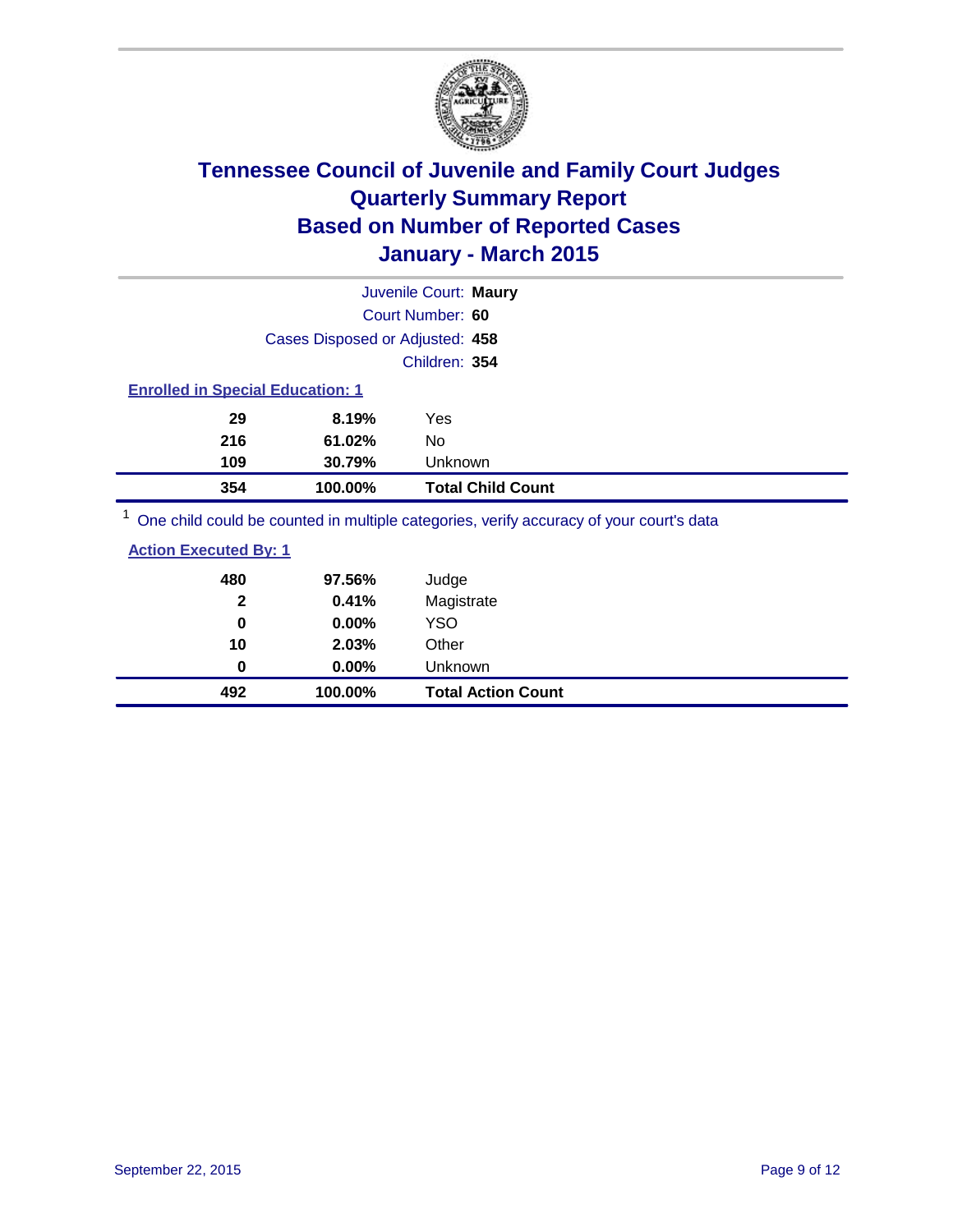

Court Number: **60** Juvenile Court: **Maury** Cases Disposed or Adjusted: **458** Children: **354**

### **Formal / Informal Actions: 1**

| 35  | 7.11%    | Dismissed                                        |
|-----|----------|--------------------------------------------------|
| 21  | 4.27%    | Retired / Nolle Prosequi                         |
| 61  | 12.40%   | <b>Complaint Substantiated Delinquent</b>        |
| 66  | 13.41%   | <b>Complaint Substantiated Status Offender</b>   |
| 32  | 6.50%    | <b>Complaint Substantiated Dependent/Neglect</b> |
| 0   | $0.00\%$ | <b>Complaint Substantiated Abused</b>            |
| 0   | $0.00\%$ | <b>Complaint Substantiated Mentally III</b>      |
| 64  | 13.01%   | Informal Adjustment                              |
| 0   | $0.00\%$ | <b>Pretrial Diversion</b>                        |
| 0   | $0.00\%$ | <b>Transfer to Adult Court Hearing</b>           |
| 10  | 2.03%    | Charges Cleared by Transfer to Adult Court       |
| 50  | 10.16%   | <b>Special Proceeding</b>                        |
| 21  | 4.27%    | <b>Review Concluded</b>                          |
| 30  | 6.10%    | Case Held Open                                   |
| 102 | 20.73%   | Other                                            |
| 0   | $0.00\%$ | Unknown                                          |
| 492 | 100.00%  | <b>Total Action Count</b>                        |

<sup>1</sup> If different than number of Referral Reasons (492), verify accuracy of your court's data.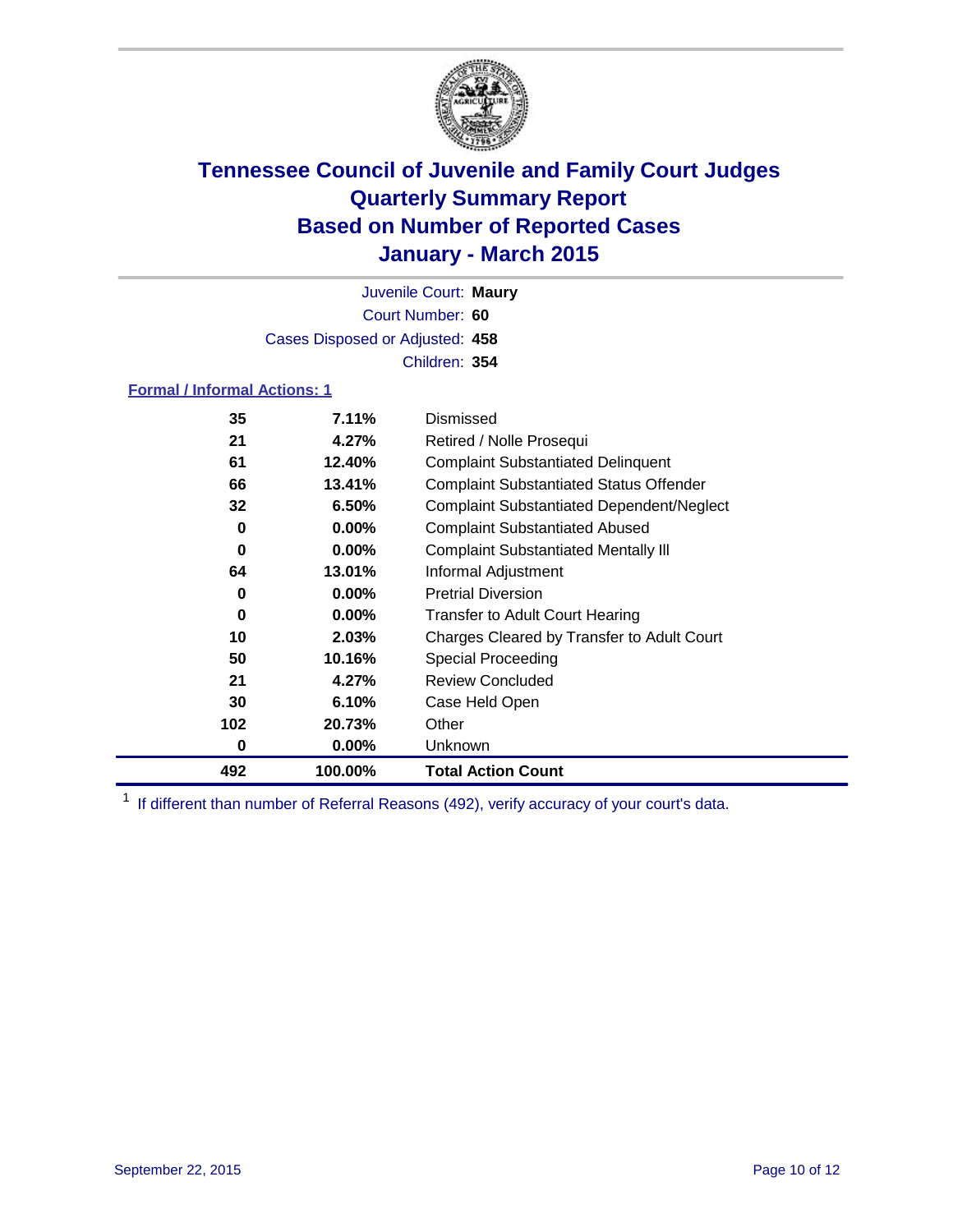

|                       |                                 | Juvenile Court: Maury                                 |
|-----------------------|---------------------------------|-------------------------------------------------------|
|                       |                                 | Court Number: 60                                      |
|                       | Cases Disposed or Adjusted: 458 |                                                       |
|                       |                                 | Children: 354                                         |
| <b>Case Outcomes:</b> |                                 | There can be multiple outcomes for one child or case. |
| 61                    | 8.91%                           | Case Dismissed                                        |
| 30                    | 4.38%                           | Case Retired or Nolle Prosequi                        |
| 0                     | 0.00%                           | Warned / Counseled                                    |
| 54                    | 7.88%                           | <b>Held Open For Review</b>                           |
| 11                    | 1.61%                           | Supervision / Probation to Juvenile Court             |
| 0                     | 0.00%                           | <b>Probation to Parents</b>                           |
| 26                    | 3.80%                           | Referral to Another Entity for Supervision / Service  |
| 10                    | 1.46%                           | Referred for Mental Health Counseling                 |
| 4                     | 0.58%                           | Referred for Alcohol and Drug Counseling              |
| 0                     | 0.00%                           | <b>Referred to Alternative School</b>                 |
| 0                     | 0.00%                           | Referred to Private Child Agency                      |
| 10                    | 1.46%                           | Referred to Defensive Driving School                  |
| 17                    | 2.48%                           | Referred to Alcohol Safety School                     |
| 0                     | 0.00%                           | Referred to Juvenile Court Education-Based Program    |
| 0                     | 0.00%                           | Driver's License Held Informally                      |
| 0                     | 0.00%                           | <b>Voluntary Placement with DMHMR</b>                 |
| 0                     | 0.00%                           | <b>Private Mental Health Placement</b>                |
| 0                     | 0.00%                           | <b>Private MR Placement</b>                           |
| 0                     | 0.00%                           | Placement with City/County Agency/Facility            |
| 0                     | 0.00%                           | Placement with Relative / Other Individual            |
| 18                    | 2.63%                           | Fine                                                  |
| 44                    | 6.42%                           | <b>Public Service</b>                                 |
| 6                     | 0.88%                           | Restitution                                           |
| 0                     | 0.00%                           | <b>Runaway Returned</b>                               |
| 8                     | 1.17%                           | No Contact Order                                      |
| 0                     | 0.00%                           | Injunction Other than No Contact Order                |
| 5                     | 0.73%                           | House Arrest                                          |
| 0                     | 0.00%                           | <b>Court Defined Curfew</b>                           |
| 0                     | 0.00%                           | Dismissed from Informal Adjustment                    |
| 0                     | 0.00%                           | <b>Dismissed from Pretrial Diversion</b>              |
| 0                     | 0.00%                           | Released from Probation                               |
| 3                     | 0.44%                           | <b>Transferred to Adult Court</b>                     |
| 0                     | 0.00%                           | <b>DMHMR Involuntary Commitment</b>                   |
| 0                     | 0.00%                           | <b>DCS Commitment - Determinate</b>                   |